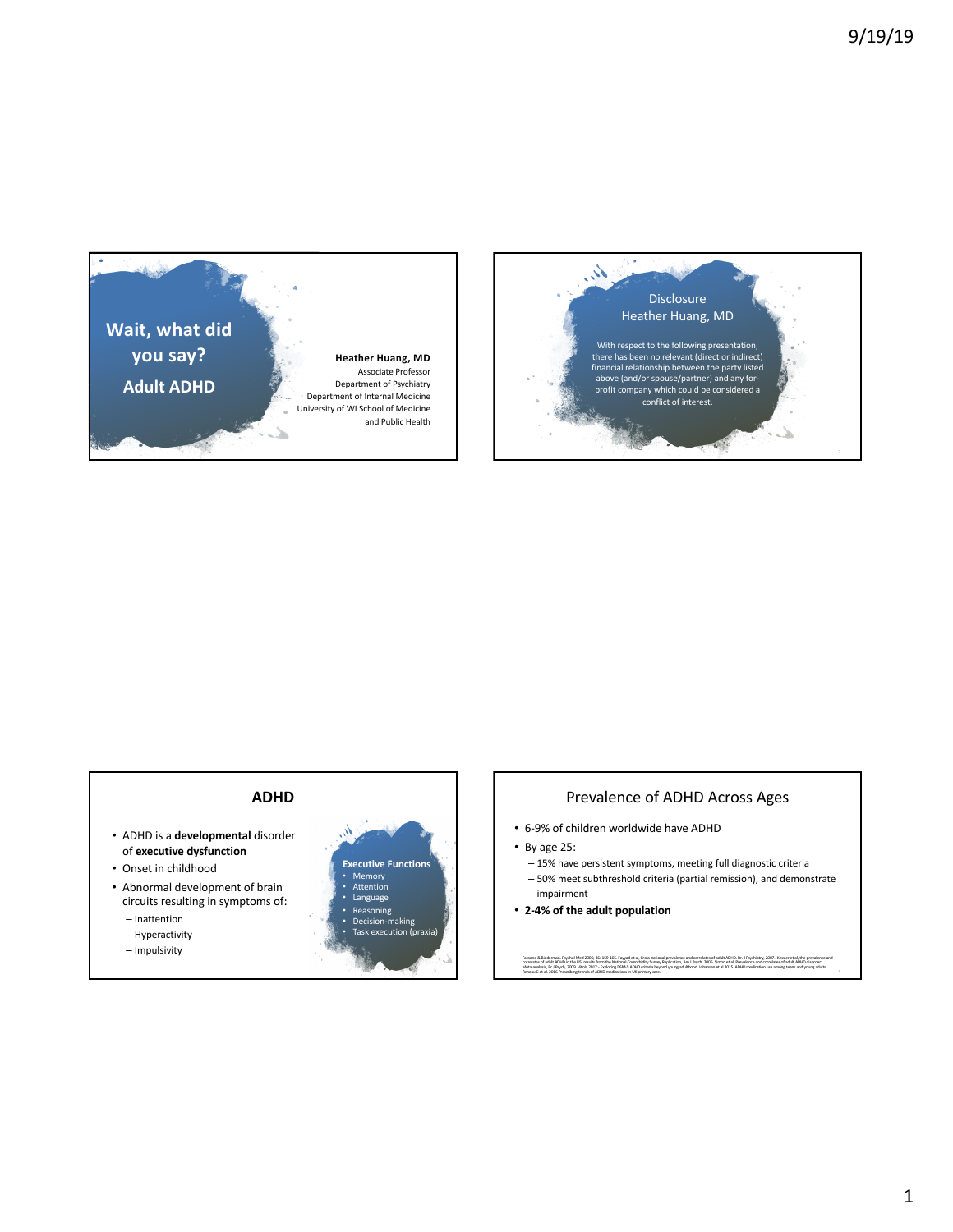





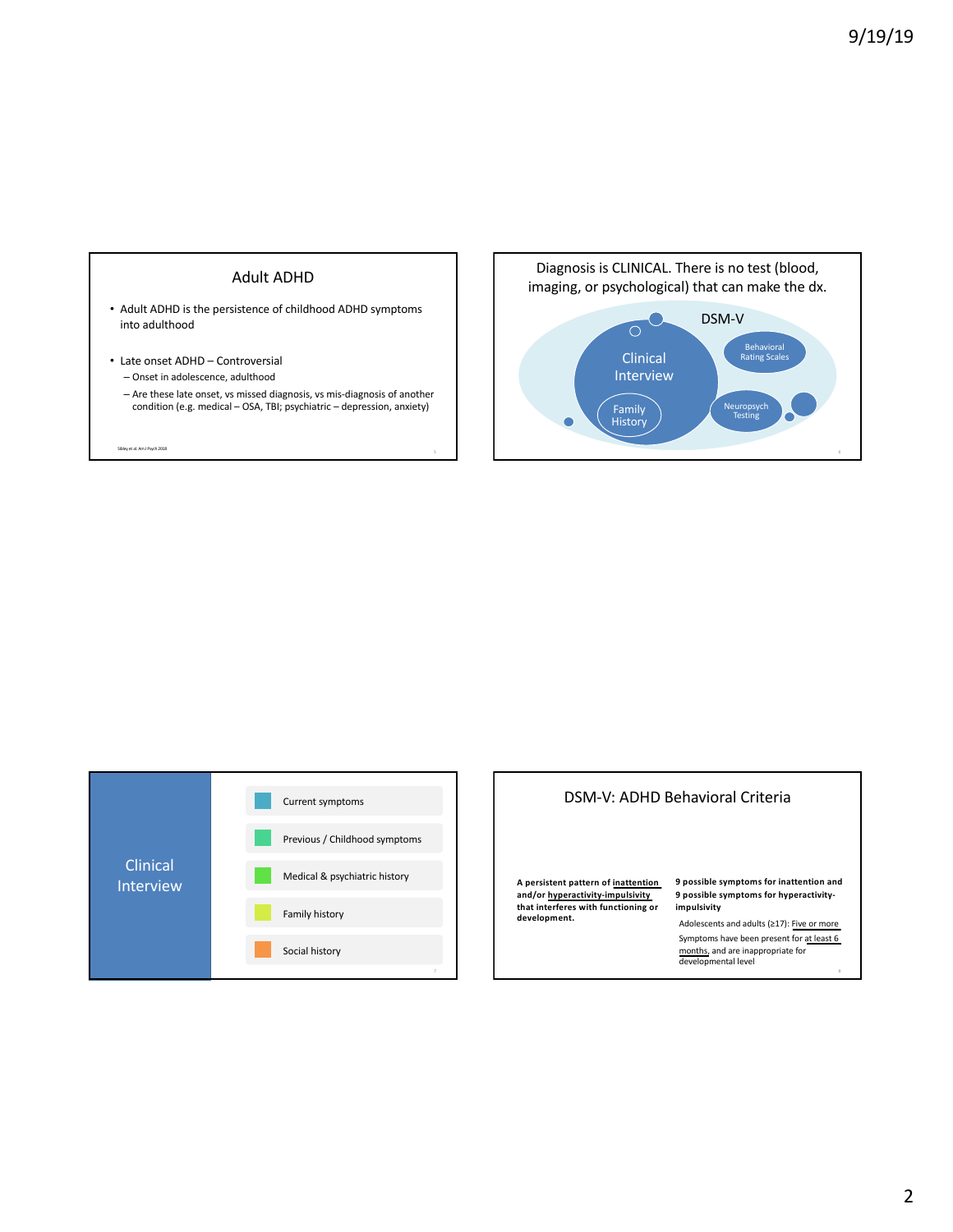### Inattention

- Often <u>fails to give close attention</u> to details or makes careless mistakes in<br>schoolwork, at work, or with other activities.<br>Often has trouble holding attention on tasks or play activities.
- Often has trouble holding attention on tasks or play activities.
- 
- Often does not seem <u>to listen when spoken to d</u>irectly.<br>• Often does not follow through on instructions and fails to finish schoolwork,<br>chores, or duties in the workplace (e.g., loses focus, side-tracked).
- Often has *trouble organizing tasks and activities*.
- Often avoids, dislikes, or is reluctant to do tasks that require mental effort over a long period of time (such as schoolwork or homework). • Often loses things necessary for tasks and activities (e.g. school materials, pencils, books, tools, wallets, keys, paperwork, eyeglasses, mobile telephones).
- Is often easily distracted
- Is often forgetful in daily activities.

## Hyperactivity and Impulsivity

- Often fidgets with or taps hands or feet, or squirms in seat.
- Often leaves seat in situations when remaining seated is expected.
- Often unable to play or take part in leisure activities quietly.
- Often runs about or climbs in situations where it is not appropriate (adolescents or adults may be limited to feeling restless).
- Is often "on the go" acting as if "driven by a motor".
- Often talks excessively.
- Often blurts out an answer before a question has been completed.
- Often interrupts or intrudes on others (e.g., butts into conversations or games)
- Often has trouble waiting turns.

## DSM-V: ADHD Subtypes

- ADHD-inattentive type
- ADHD-hyperactive/impulsive type
- ADHD-combined type

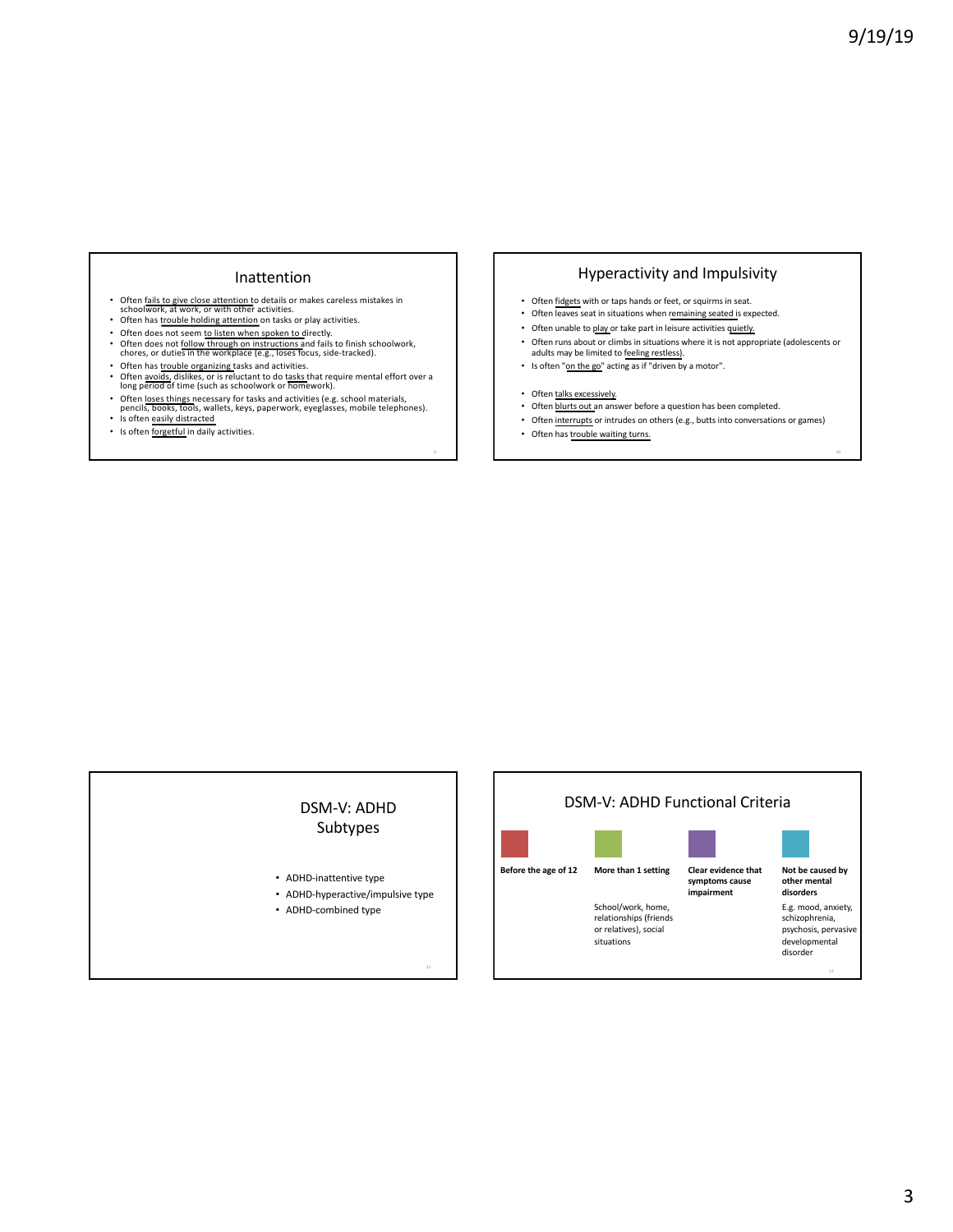



- Relationships
	-
	- Ask about divorce, marriages, problems in relationships. – Do you have problems w parental responsibilities (e.g getting kids ready for school, homework, meals)?
	-
- Driving
- Do you feel you're a good driver? Do others think you're a good driver? – Have you had your license revoked? Or repeatedly gotten pulled over for speeding?

Mannuzza S, Klein RG. Child Adolesc Psychiatr Clin N Am. 2000;9[3]:711–726. Murphy K, Barkley RA. Compr Psychiatry. 1996;37(6):393–<br>401. Klein RG, et al Archives of general psychiatry. 2012;19:1295-303. Park JL, et al. Cli



#### 4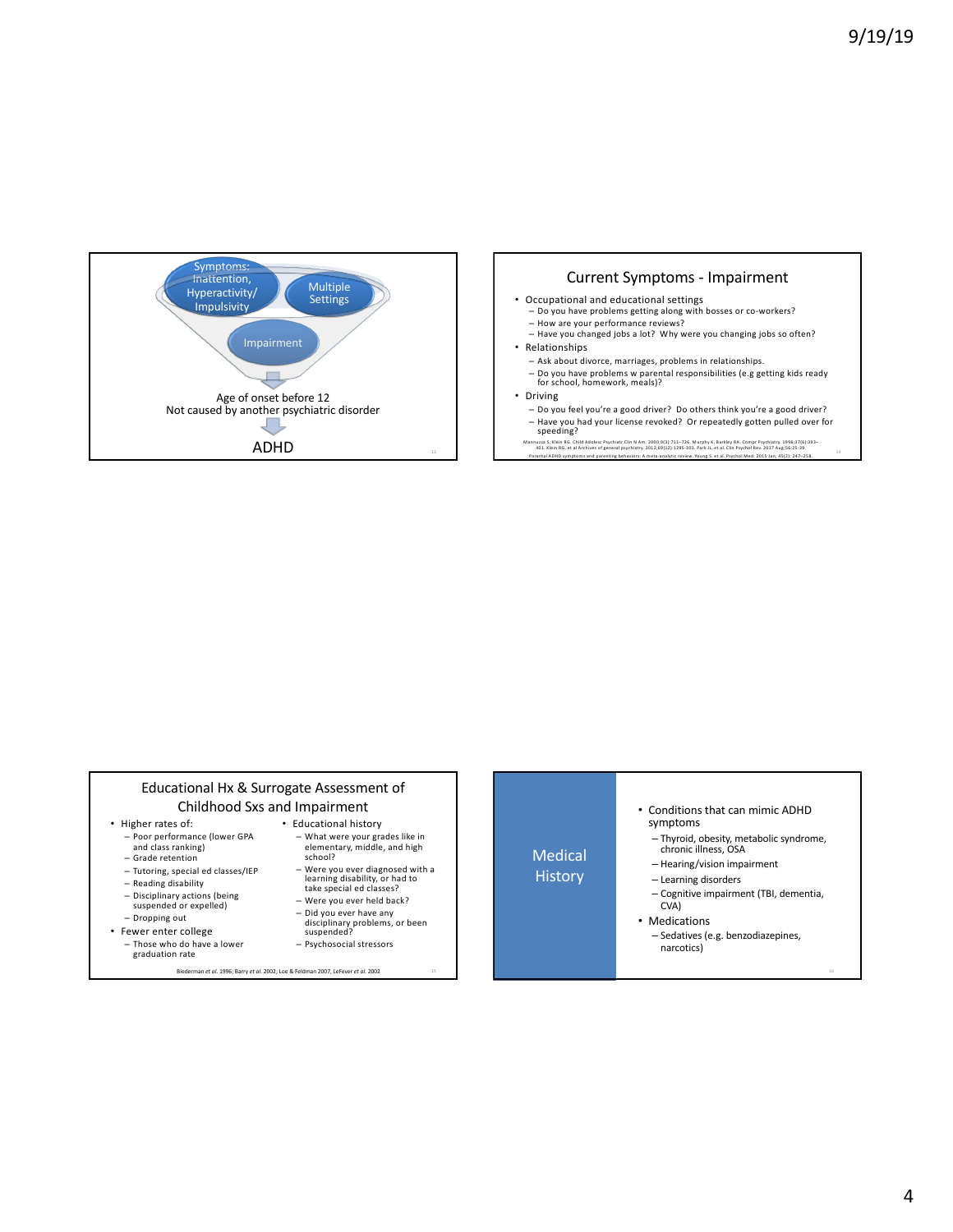



- **Supplemental** Information: Rating Scales • Screening tools. Not diagnostic. • Helpful to rule out ADHD if negative • Adult ADHD Self-Report Scale (ASRS). – Assesses current symptoms – High NPV – 98% • Wender-Utah – Assesses past symptoms (retrospectively
	-
	- assess childhood ADHD)

• Assess current or childhood symptoms

– Recall bias can be a problem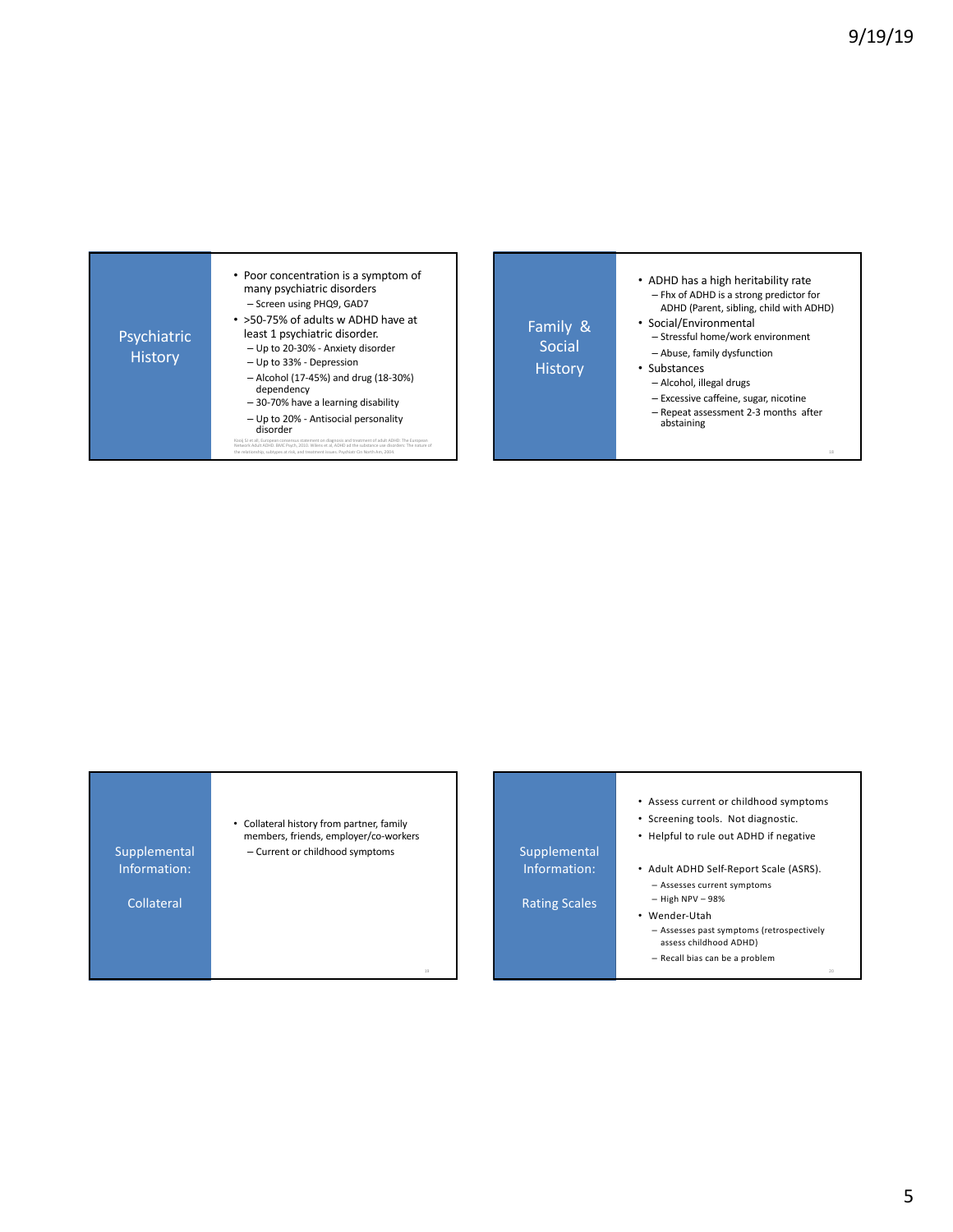# Neuropsychological Testing

- Not necessary for routine dx of ADHD
- Purpose is to objectively assess the individual's cognitive functions and identify areas of impairment
- Does NOT diagnose ADHD – No unique cognitive profile for patients w ADHD
- Support conclusions based on history – Can be helpful if the clinical assessment is inconclusive
- Expensive





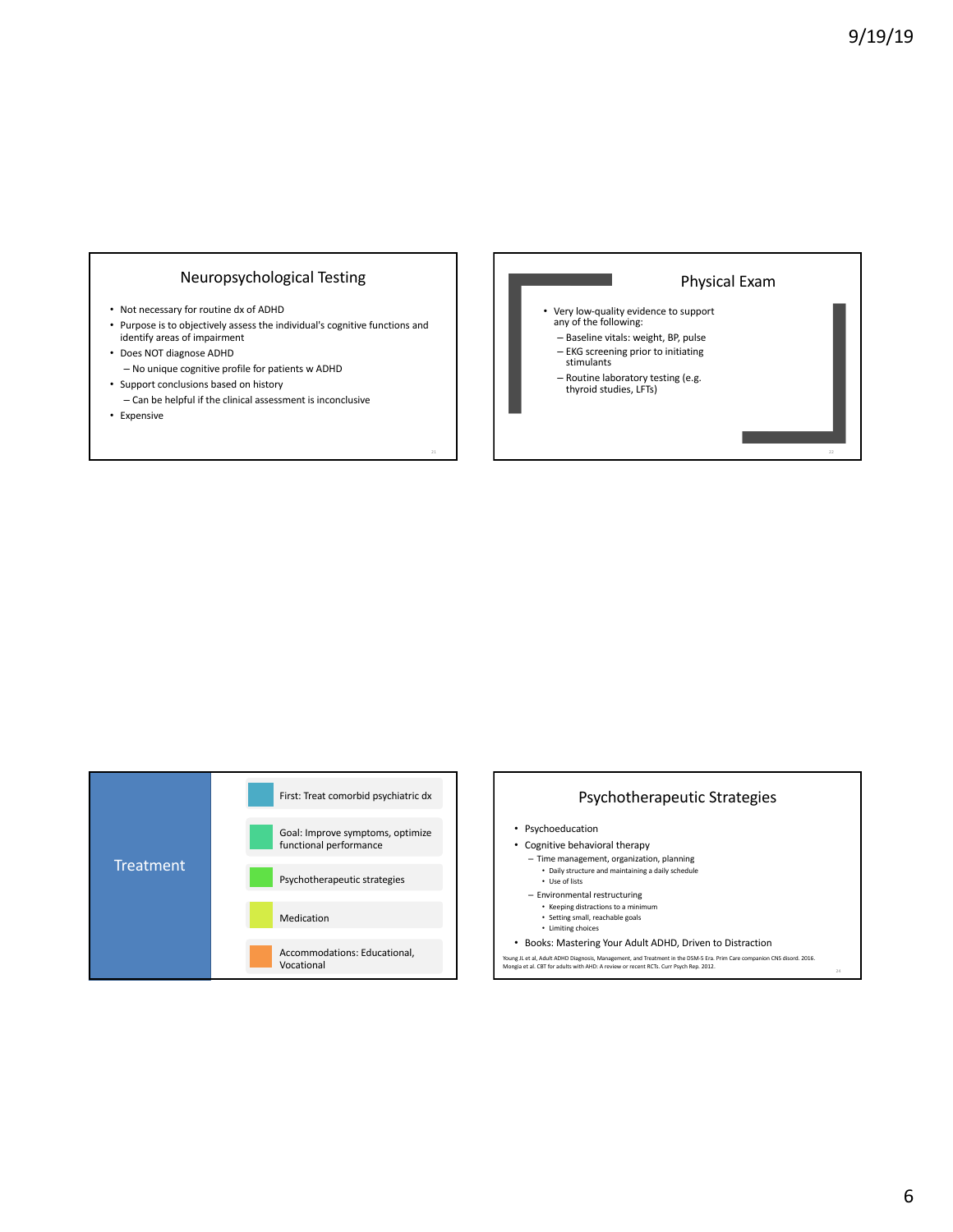# Vocational/Educational Accommodations

- Wisconsin Department of Workforce Development (DVR)
- Illinois Department of Human Services Vocational Rehabilitation
- UW-Madison McBurney Disability Resource Center
- Suggest new students go to the university website and search "disability services"
- 
- U.S Department of Education Students with ADHD and Section 504: A Resource Guide(2016) – Know Your Rights: Students with ADHD (2016)
	- Identifying and Treating Attention Deficit Hyperactivity Disorder: A Resource for School and Home 2008



#### Stimulants

- First-line medication for the treatment of ADHD
- Increase catecholamines (NE, DA) in the brain
- Similar efficacy between all of them  $-70%$  of pts respond to the 1st stimulant tried – 90-95% respond to the 2nd one tried
- Similar side effect profile
- Different pharmacokinetic and pharmacodynamic profiles

|                           |                                                                                                    | Methylphenidates   |                                                                         |
|---------------------------|----------------------------------------------------------------------------------------------------|--------------------|-------------------------------------------------------------------------|
|                           | Methylphenidate                                                                                    | Dexmethylphenidate |                                                                         |
| Immediate<br>4 hrs        | <b>IR</b>                                                                                          | <b>Focalin IR</b>  | 2-3x/day, 4 hr apart<br>Not impacted by<br>food                         |
| Intermediate<br>$6-8$ hrs | <b>Ritalin SR</b><br>Metadate ER<br>Methylin ER                                                    | <b>Focalin XR</b>  | 2x/day dosing OR<br>$1x/day + IR$ dosing                                |
| Long acting<br>8-10 hrs   | <b>Ritalin LA</b><br>Metadate CD<br><b>Atpensio XR</b><br>Daytrana (patch)<br>Concerta (10-12 hrs) |                    | 1x/day<br>Daytrana - 9 hrs<br>on, rotate site daily<br>to prevent rash. |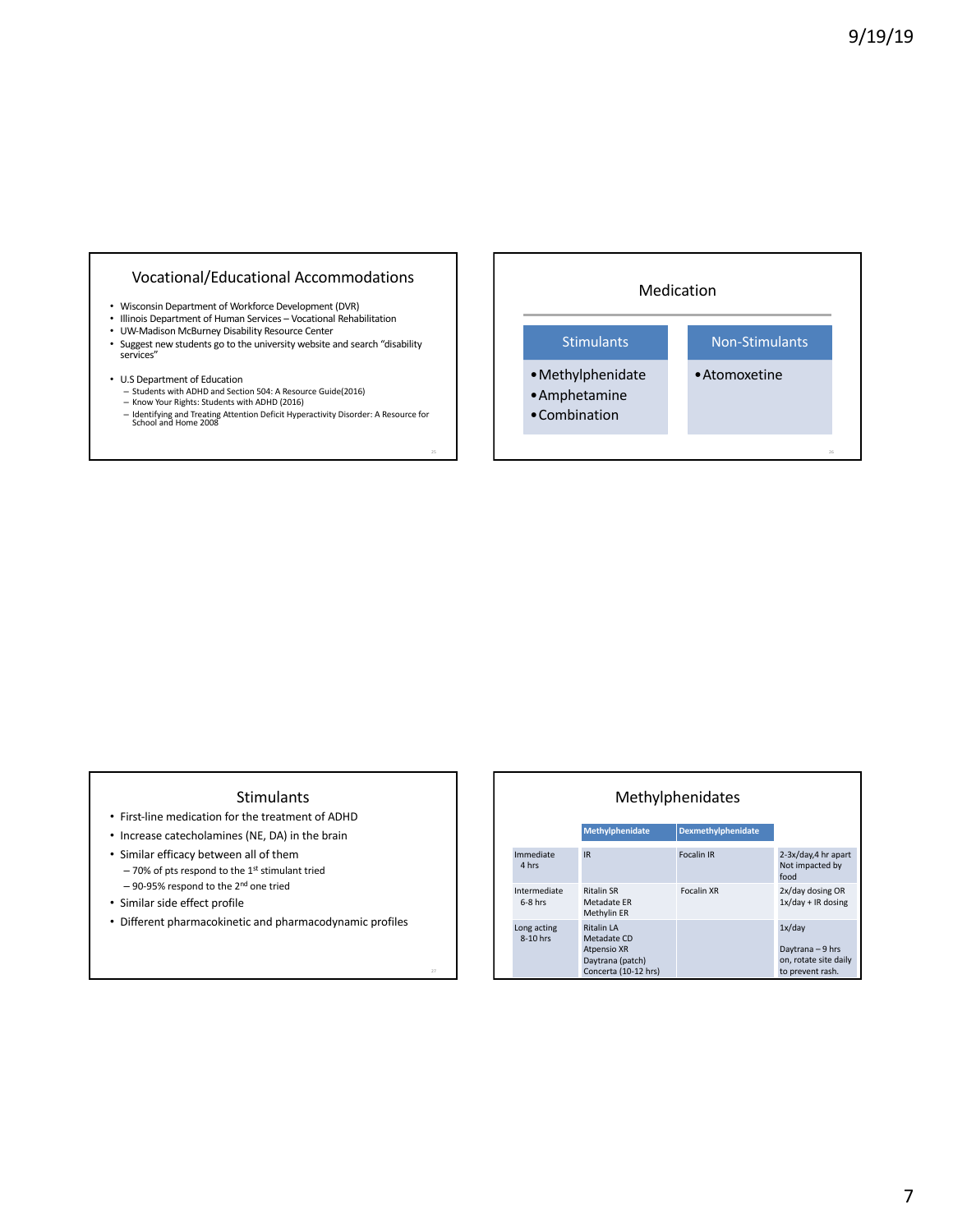## Notes on Long-acting Methylphenidate

- Peak concentration is slowed down by a high-fat meal • Ritalin LA and Focalin XR have 2 peaks in concentration, mimicking IR BID dosing
- 50% of the drug is released immediately, 50% released 4 hrs later. • Metadate CD releases 30% immediately and 70% over the
- remaining time
- Focalin XR, Metadate CD, Ritalin LA: Capsules that can be opened and sprinkled onto food. Do not chew beads.
- Concerta: Longest acting. 22% of the drug is released immediately, and the rest is released at a controlled rate. Cannot be crushed/broken
	- Briars et al, A review of pharmacological management of attention-deficit/hyperactivity and the comparation of the<br>disorder, i Pediatr Pharmacol Ther 2016.

### Amphetamine

- Adderall, Dexedrine, Vyvanse
	- Dexedrine (Dextroamphetamine) IR and XR (4-6; 6-8 hrs)
- Adderall (Dextroamphetamine + amphetamine) IR and XR (4-6; 8-10 hrs)
- Vyvanse (Lisdexamphetamine) 10 hrs
- Can be opened and placed on food
- Delay in absorption of ~2.5 hrs if taken w a high-fat meal

Briars et al, A review of pharmacological management of attention-deficit/hyperactivity and the context of the<br>disorder, i Pediatr Pharmacol Ther 2016.



|                                                                                        |                                              | <b>Titration Examples</b> |                                             |                              |
|----------------------------------------------------------------------------------------|----------------------------------------------|---------------------------|---------------------------------------------|------------------------------|
| Week 1<br>Start at a low<br>dose. Allow<br>patient to self-<br>titrate at low<br>dose. | Adderall XR 10-<br>20 <sub>mg</sub> daily    | Ritalin 5-10mg<br>daily   | Focalin XR 10-<br>20mg daily                | Vyvanse 30mg<br>daily        |
| Week 2<br>If needed,<br>advance dose<br>weekly.                                        | <b>Adderall XR</b><br>30 <sub>mg</sub> daily | Ritalin 20mg<br>daily     | <b>Focalin XR</b><br>30 <sub>mg</sub> daily | Vyvanse 40mg<br>daily        |
| Week 3                                                                                 | <b>Adderall XR</b><br>40 <sub>mg</sub> daily | Ritalin 30mg<br>daily     | <b>Focalin XR</b><br>40mg daily             | Vyvanse 50mg<br>daily        |
|                                                                                        |                                              | etc                       |                                             |                              |
| I continue to<br>titrate if needed<br>to a max dose<br>of                              | 60 <sub>mg</sub> daily                       | 60 <sub>mg</sub> daily    | 40mg daily                                  | 70 <sub>mg</sub> daily<br>32 |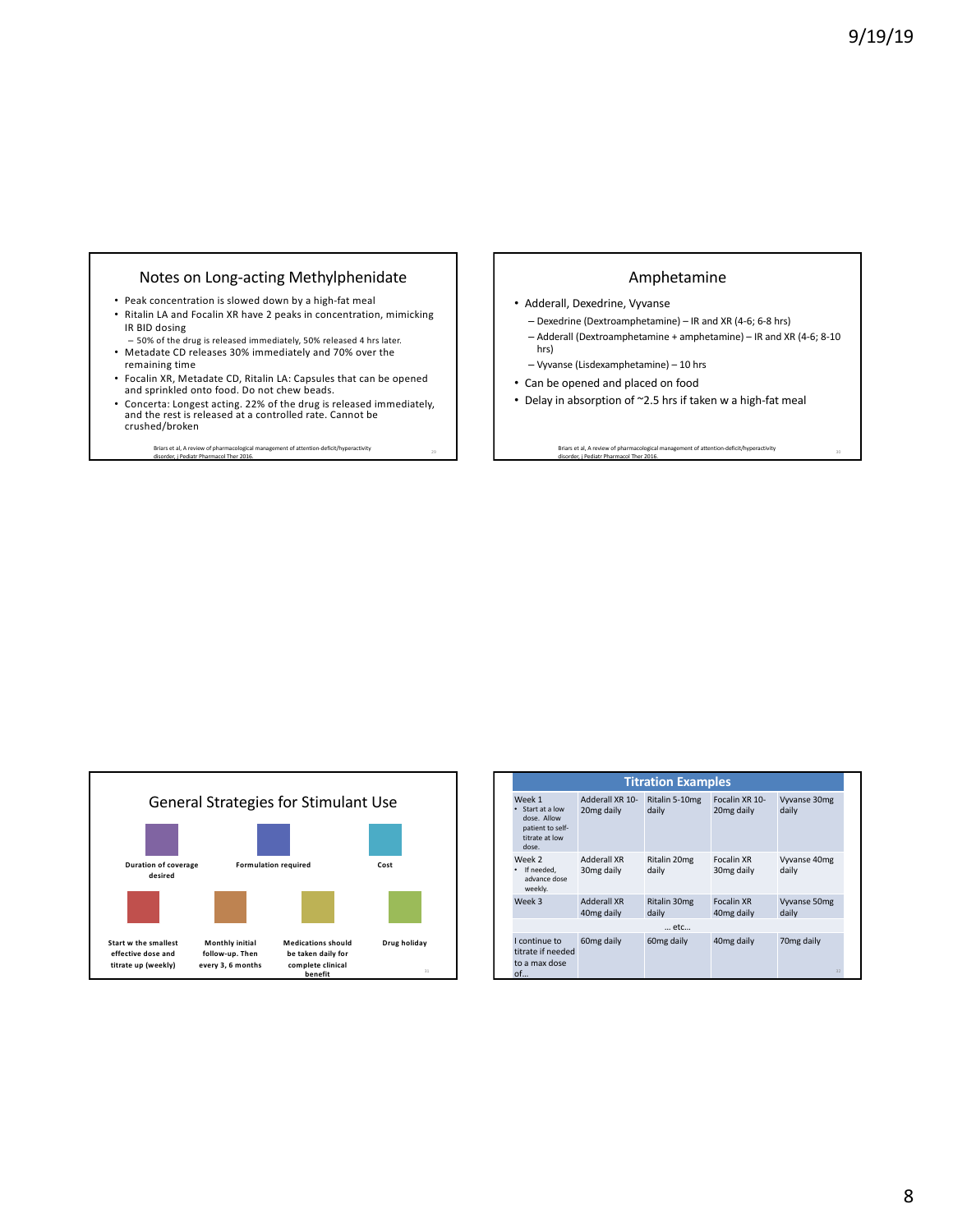# Stimulants: Adverse Effects

- Generally dose dependent
- Most common
	- Appetite suppression +/- weight loss – Sleep disturbances
- Other
	- Abdominal discomfort
	- Headaches, irritability, anxiety
	-
	- Conflicting data on growth impact 1-2 cm height loss that is sustained, but dependent on dose/duration of tx
	-
	- Stimulants may worsen tics Tics affect 2-12% of the general population, and about 20% of patients w ADHD Presence of tics is not a contraindication for stimulant use

### Stimulants: Adverse CV Effects

- Small increases in HR and BP; significant elevations are rare.
- Initial titration phase
- Responsive to dosing/timing adjustments
- SBP 3.5 ± 11.8mmHg, DBP 4 ± 8.5mmHg
- HR 4.5 ± 10.5bpm
- No association b/wn stimulant use (at prescribed doses to tx ADHD) and serious CV events
	- QTc prolongation
	- Torsades
	- Sudden cardiac death
	- $-$  MI or stroke

#### Stimulants: Adverse CV Effects

- All pts should be screened for BP, HR, CV problems
- Use caution in patients with a h/o, Fhx of, or RF for CVD
- Do NOT use stimulants or atomoxetine in patients with serious heart problems or in which ↑ in HR/BP would be problematic
- No evidence to support EKG screening prior to stimulant use
- Monitor BP and HR only if underlying medical condition that would be compromised by increases in BP or HR
- Investigate any abnormalities immediately

| <b>Non-Stimulants: Atomoxetine</b> |                                                                                                                                                                                                                                                                                  |  |  |  |
|------------------------------------|----------------------------------------------------------------------------------------------------------------------------------------------------------------------------------------------------------------------------------------------------------------------------------|--|--|--|
| General                            | Selective NE reuptake inhibitor<br>results in increased DA and NE in PFC<br>. As effective or less effective than stimulants in RCT<br>(depending on the stimulant/formulation)                                                                                                  |  |  |  |
| Dosing                             | Starting dose: 40mg daily.<br>Max dose: 100mg daily (1-2x/day dosing).<br>Can be stopped abruptly. No need to taper.                                                                                                                                                             |  |  |  |
| Response                           | 1-2 wks for an initial response<br>4-6 wks for full therapeutic effect<br>May continue to have improvement for up to 2 months                                                                                                                                                    |  |  |  |
| Side effects .                     | Relatively well tolerated.<br>• SE = somnolence, dry mouth, GI upset/nausea (esp if dose<br>advanced too quickly), reduced appetite (tends to improve<br>over time), increase in HR or BP<br>Case reports of severe liver injury<br>Black box warning - potential to increase SI |  |  |  |
|                                    |                                                                                                                                                                                                                                                                                  |  |  |  |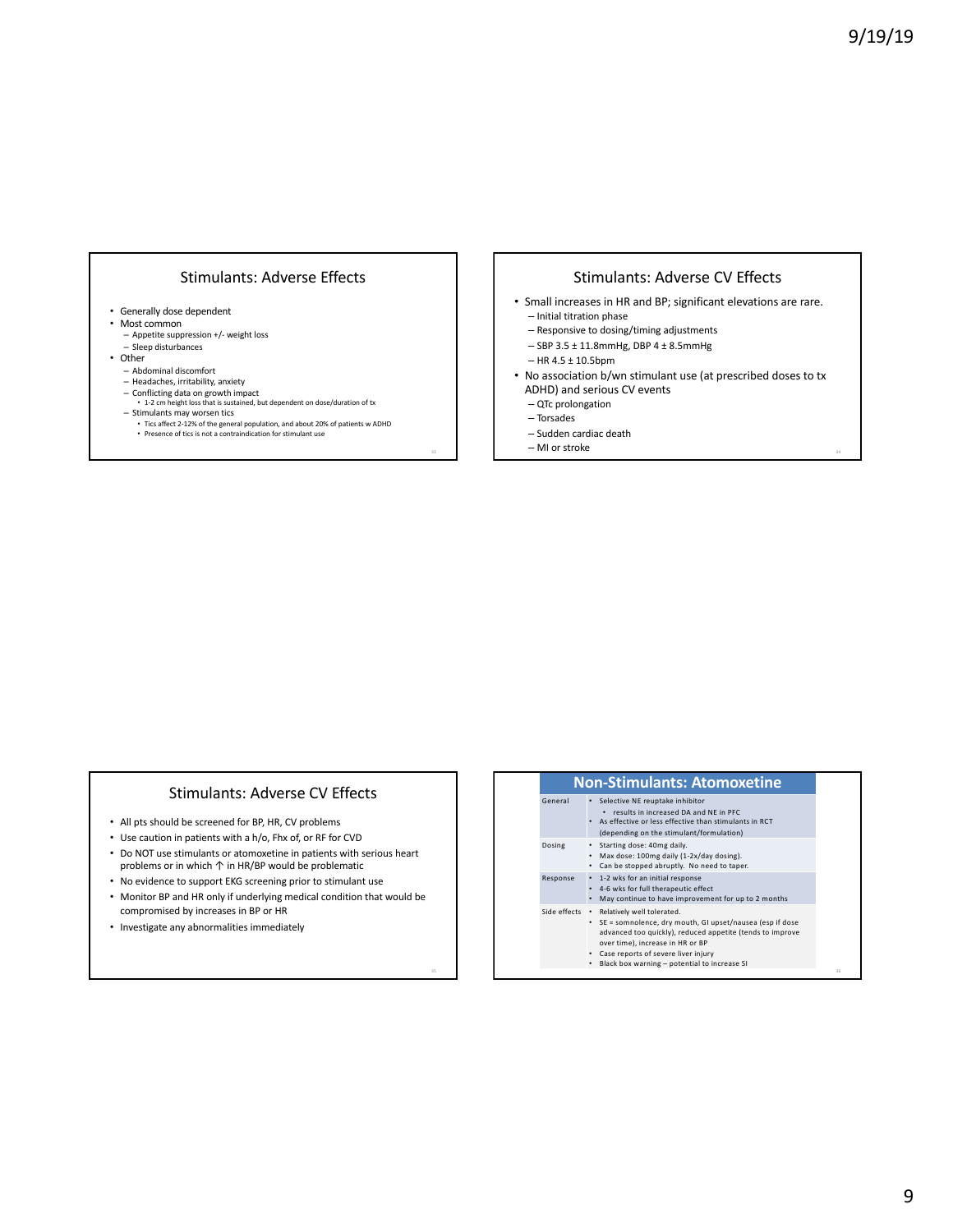

### Summary

- ADHD is a developmental disorder of executive dysfunction that can result in impairing symptoms of inattention and hyperactivity/impulsivity.
- Adult ADHD refers to the persistence of ADHD symptoms into adulthood.
	- Up to 2/3 of children with ADHD will have some ongoing symptoms as an adult.
- Psychiatric comorbidity is common

### Summary

- Diagnosis is clinical and can be supported by rating scales and/or neuropsych testing
- ADHD is not the most common reason for poor concentration in adults
- Treatment options include:
	- Psychopharmacology Stimulants, Atomoxetine
	- Psycho-education, psychotherapy, behavioral strategies
	- Education/vocational accommodations

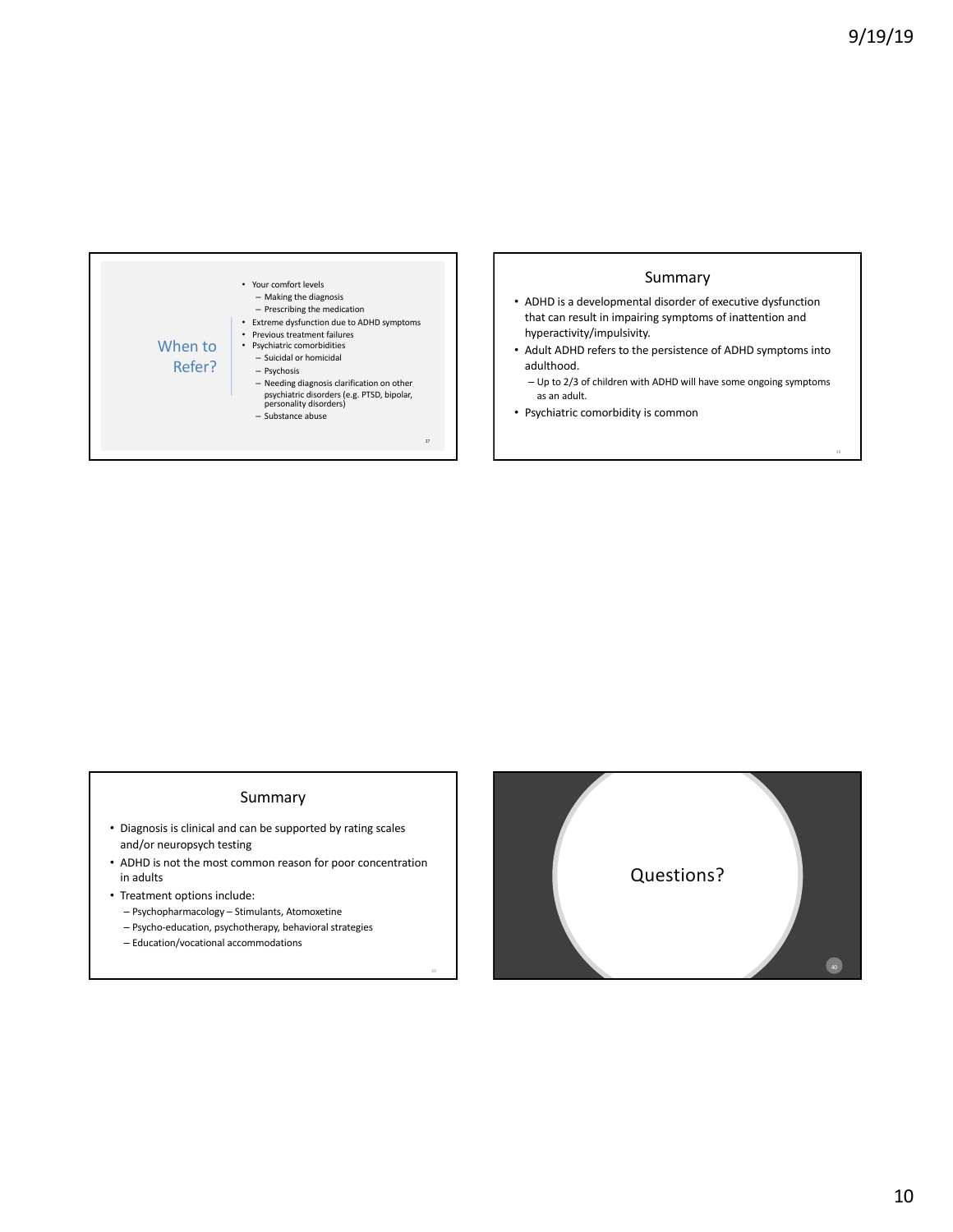# Supplemental Slides

### Peripartum Considerations

- Women with ADHD are more likely than those without to: – Experience problems with sleep and chronic pain
	- Have impairment in daily activities
	- Have substance/alcohol use disorders, MDD, GAD
- Two small studies suggest adverse effects of ADHD in women on their:
	- Parental self-esteem
	- Ability to parent effectively problem-solve during child-rearing and monitor their child's behavior

Banks T, et al. J Child Fam Stud. 2008;17(1):28-4 3. Marraccini ME, et al. Journal of midwifery & women's health. 2017;62(6):684-95.

#### Peripartum Considerations

- Limited data on the possible effects of ADHD medications used in pregnancy and with breast-feeding.
- "The drugs used for the treatment of ADHD are apparently not teratogenic, but due to paucity of data, especially on the longterm neurodevelopmental outcome, the treating physician should reconsider the need of treatment during pregnancy. If needed, methylphenidate, amphetamines and bupropion are preferred drugs."

Ornoy A, Pharmacological Treatment of Attention Deficit Hyperactivity Disorder the common common case of the c<br>During Pregnancy and Lactation. Pharm Res. 2018.

#### Abuse Potential – Black Box Warning

- 1 out of 5 students w ADHD are asked to give, sell, or trade their medications
- Stimulant misuse is seen in up to 9% of grade + high school students … – … and up to 35% of college-age individuals
- 6.6% of US adults (16 million) used prescription stimulants (2015-2016) – 68% (11 million) used these medications without misuse – One in three users (31.2%) reported misuse at least once
- 2.7% had a prescription stimulant use disorder
- Most common source = friends and family members (56.9%)
- Most common reason for misuse = direct stimulant effect to improve performance (78%) Monmedical use of prescription stimulants is not associated with performance improveme

Harstad E, et. ADHD and substance abuse. Am Acad Ped, 2014. Compton et al. The American journal of psychiatry. , 2018, Vol.175(8),<br>p.741-755. Arria AM, et al. Addict Behav 2013; 38: 1643–1650. Arria AM, et al Addict Behav